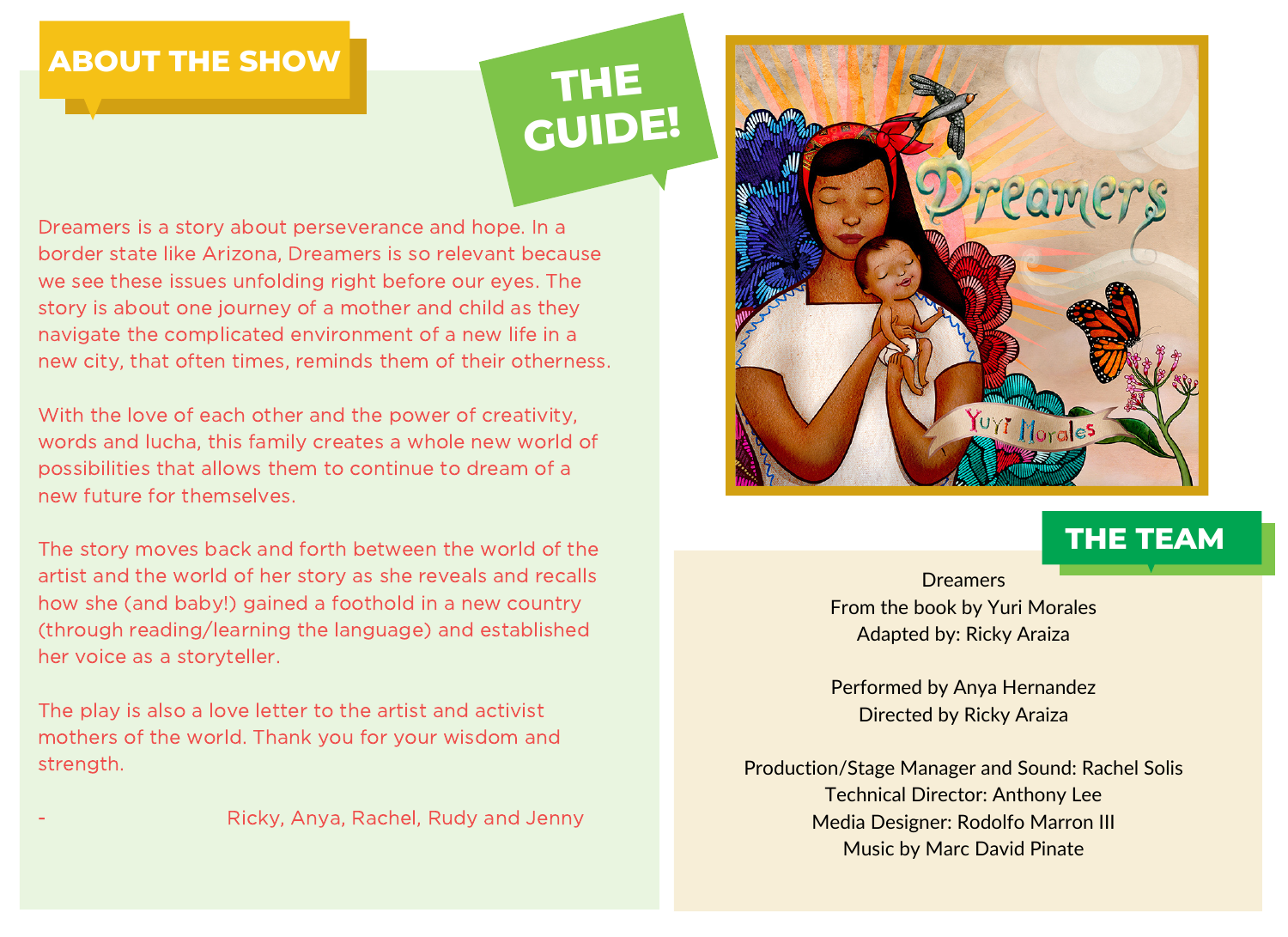### **EXPLORE GUIDE AND STREET DISCUSS EXPLORE**

What dreams do you have for your life? What is your hope for your future?

Have you ever been in a place that you were unfamiliar with? What happened? How did it make you feel?

We all have gifts to share with the world. What gifts did the mother and son bring from their culture to share in their new home?

What did the library do for the mother and her son? Why did she call this a place of amor (love)?

What does it mean to make our voices heard? How can we effect change in our community?

Scan the Question of the Question of the Question of the Question of the Question of the Question of the Question of the Question of the Question of the Question of the Question of the Question of the Question of the Quest [Dreamers!](https://tinyurl.com/y7842nrk) **Discover More**

Deepen your play experience with a virtual workshop led by the actor from the show! Email: [SDolensMoon@childsplayaz.org](https://tinyurl.com/y7842nrk) for more details.

### Perseverance Profile

Dreamers is an adaptation of the picture book of the same title by Yuri Morales. The book is based on the true story of the perseverance and determination demonstrated by Morales and her young son navigating a new life as immigrants in the United States. Real stories of the perseverance are all around us.

In this activity, you will conduct an interview with an individual who overcame an obstacle to achieve a personal dream/goal. Following the interview, write a short article chronicling this person's story of perseverance. Be sure to highlight the 5 W's of the individual's experience in your writing.

Ideas for Interview Questions

- What was the biggest obstacle you overcame in your life or 1. career?
- When you found yourself faced with this obstacle what steps did 2. you take to begin the process of overcoming this challenge?
- Who were your mentors and inspiration as your worked through 3. this process?
- When did you feel like you hit a turning point with this obstacle? 4. When did it get easier?
- What kept you going during this time? 5.
- What advice would you have for someone going through a 6. similar experience?